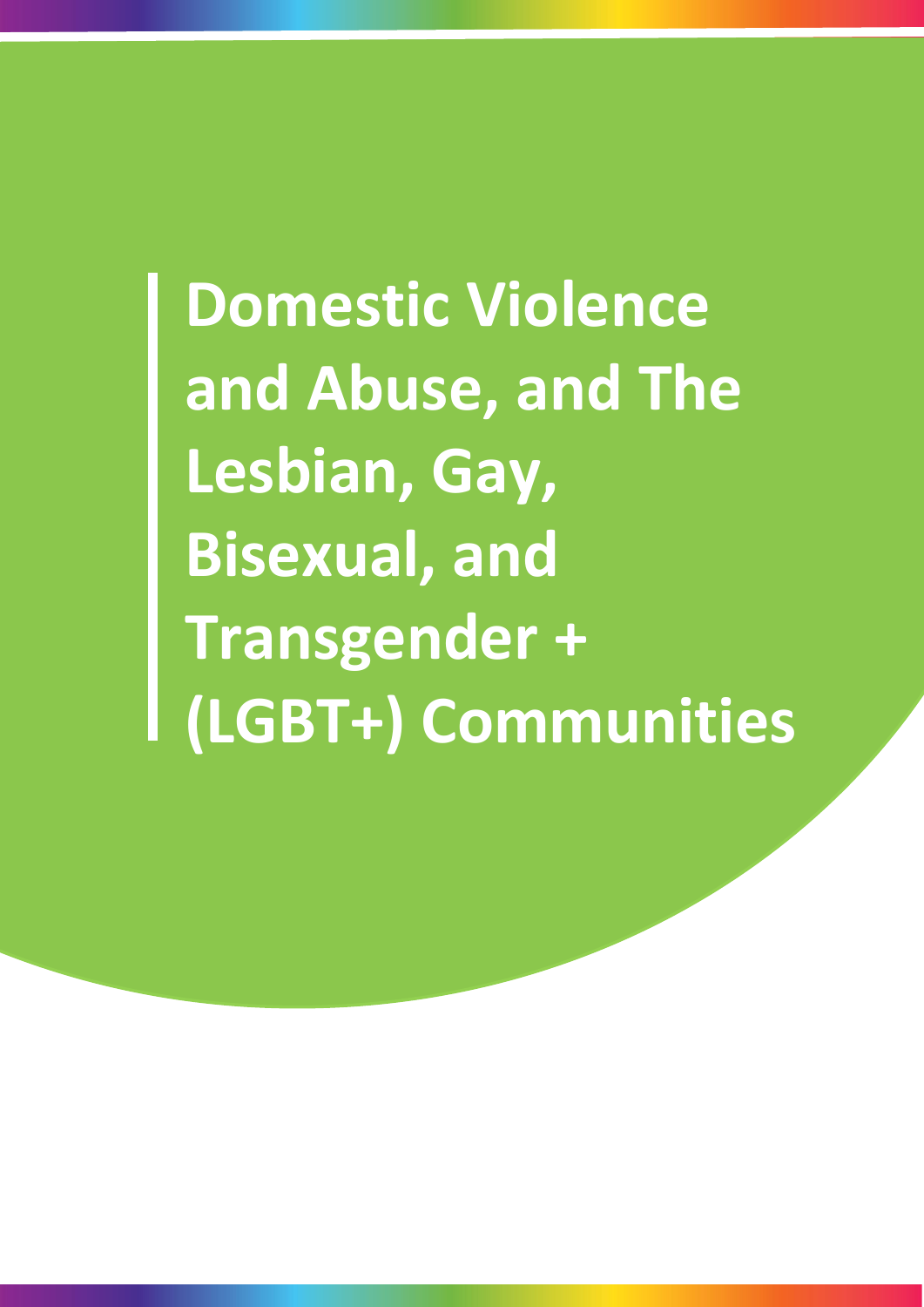

## **0800 999 5428 [www.galop.org.uk](http://www.galop.org.uk/)**

Contains information about:

**Domestic Abuse**

# **What is domestic violence and abuse?**

The UK Government defines **domestic violence and abuse** as any incident or pattern of incidents of controlling, coercive or threatening behaviour, violence or abuse between those aged 16 or over who are or have been intimate partners or family members, regardless of gender or sexuality. This can encompass, but is not limited to psychological, physical, sexual, financial and emotional abuse.

**Controlling behaviour** is a range of acts designed to make a person subordinate and/or dependent by isolating them from sources of support, exploiting their resources and capacities for personal gain, depriving them of the means needed for independence, resistance and escape and regulating their everyday behaviour.

**Coercive behaviour** is an act or a pattern of acts of assault, threats, humiliation and intimidation or other abuse that is used to harm, punish, or frighten their victim.

**Domestic abuse** also includes forced marriage, so called 'honour'-based violence and female genital mutilation.

**Forced marriage** is where one or both people do not consent to the marriage, and pressure orabuse is used. Forced marriage is recognised in the UK as form of violence against men and women, domestic abuse, child abuse, and is a serious abuse of human rights.

**This information sheet offers advice on what constitutes domestic violence and abuse, and outlines some of the unique aspects of domestic abuse as experienced by lesbian, gay, bisexual and transgender + (LGBT+) people.**

**Your safety should always be your first priority and if you are ever in immediate danger, call the police on 999. Local domestic abuse services should be able to provide support. If you need confidential advice from an LGBT+ specific service, you can contact the National LGBT+ Domestic Abuse Helpline on 0800 999 5428.**

> **'Honour'-based abuse** is a crime or incident, which has or may have been committed to protect or defend the honour or the family and/or community.

> Domestic abuse can be perpetrated in the **home, workplace or a public place**, as well as by **phone, text message or online**.

**Domestic abuse is a crime which affects individuals across all cultures, sexual orientations, gender identities, income groups, ages, and religions.**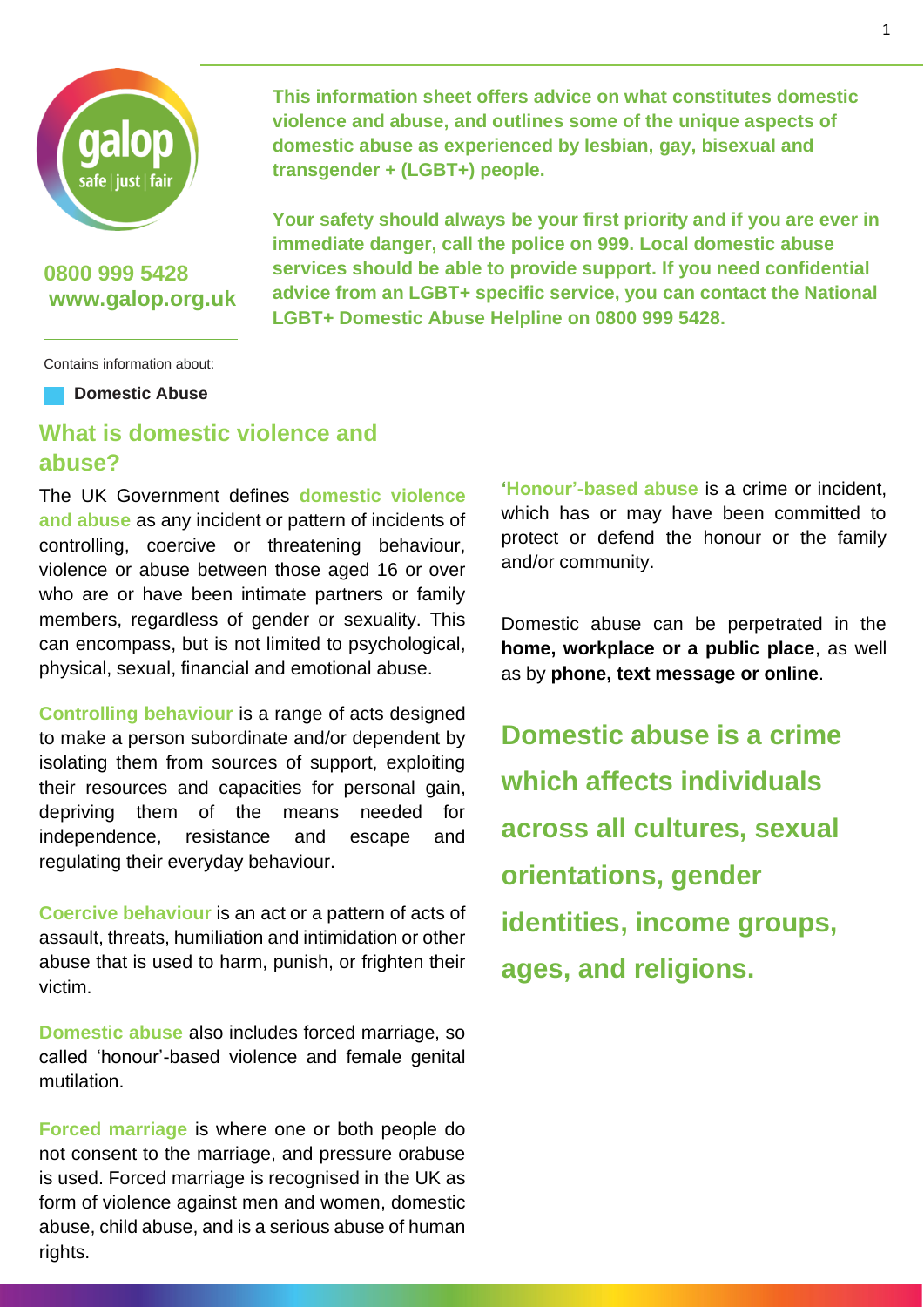

#### **LGBT+ people's experiences of domestic abuse**

There are many parallels between LGBT+ people's experiences of domestic abuse and that of their heterosexual cisgender peers. This includes the impact on the survivors and a range of violent behaviours which may include psychological, physical, sexual, financial and emotional abuse, forced marriage and so-called 'honour'-based violence.

In addition, LGBT+ people may also have their sexuality and gender identity used against them as a tactic for the abuser to keep the power and control in the relationship.

### **These additional factors often underpin the complexity of issues LGBT+ survivors face and include the following abusive behaviours:**

- Intimidation and threats of disclosure of sexual orientation and gender identity to family, friends, work colleagues, community and others.
- Disclosing gender history, sexual orientation or HIV status without consent.
- Undermining the sense of sexual and/or gender identity/self-expression, or making a person feel guilty or ashamed of their sexual orientation and gender identity.
- Limiting or controlling access to LGBT+ spaces or resources.
- Using immigration law to threaten a person with deportation to the country of origin, which might be unsafe due to e.g. anti-gay legislation.

## **LGBT+ survivors may also be coerced or manipulated to believe:**

- That no help or support is available to them because they identify as lesbian, gay, bisexual or transgender, or that for this reason, they deserve the abuse.
- That driven by societal misconceptions of what . constitutes domestic abuse, LGBT+ survivors have not been subject to domestic abuse.

Trans survivors are one of the most hidden groups of domestic abuse survivors. While trans and cisgender people may face similar patterns of abuse, many trans . survivors also face specific forms of abuse related to their trans identity.

#### **Trans specific abuse may include:**

- Outing a person as trans and/or disclosing their gender history without consent.
- Deliberately using the wrong pronoun or using a person's 'deadname'.
- Forcing a person to perform a gender they do not wish to present as.
- Coercing a person into not pursuing gender transition (including denying or withholding access to medical treatment or hormones etc.)
- Ridiculing or exotifying body or body parts.
- Assaulting medically altered body parts or forcing exposure of surgical scars.
- Exploiting internalised transphobia.

## **With specific reference to LGBT+ people's experiences**, **domestic abuse can encompass the following forms:**

- **Psychological** (Threat of) disclosing sexual orientation, gender identity, HIV status or any other personal information to family, employers, friends etc, without consent. Using other personal characteristics or circumstances, such as an individual's race, age, immigration status, religion, physical ability and/or ethnicity, against a person.
- **Physical** Pushing, hitting, punching, choking, biting, throwing things, assault with a weapon, withholding medication, forced substance abuse, hurting pets, damage to property, controlling food intake, stalking or murder.
- **Sexual** Unwanted advances, unwanted sexual contact, corrective rape, rape, forcing sex, intentional exposure to HIV or sexually transmitted infections, incest, or the filming and distribution of sexually explicit images or video without permission.
	- **Financial** Controlling money and resources, forcing/coercing a person to pay for most things, forcing/coercing a person to live beyond their means, or taking out loans in the individual's name without their permission.
- **Emotional** Name-calling and insults, lying, belittling, and undermining self-esteem, undermining gender identity or sexuality, manipulation, humiliation, threats of suicide, self-harm, limiting and individual's movement or monitoring whereabouts.